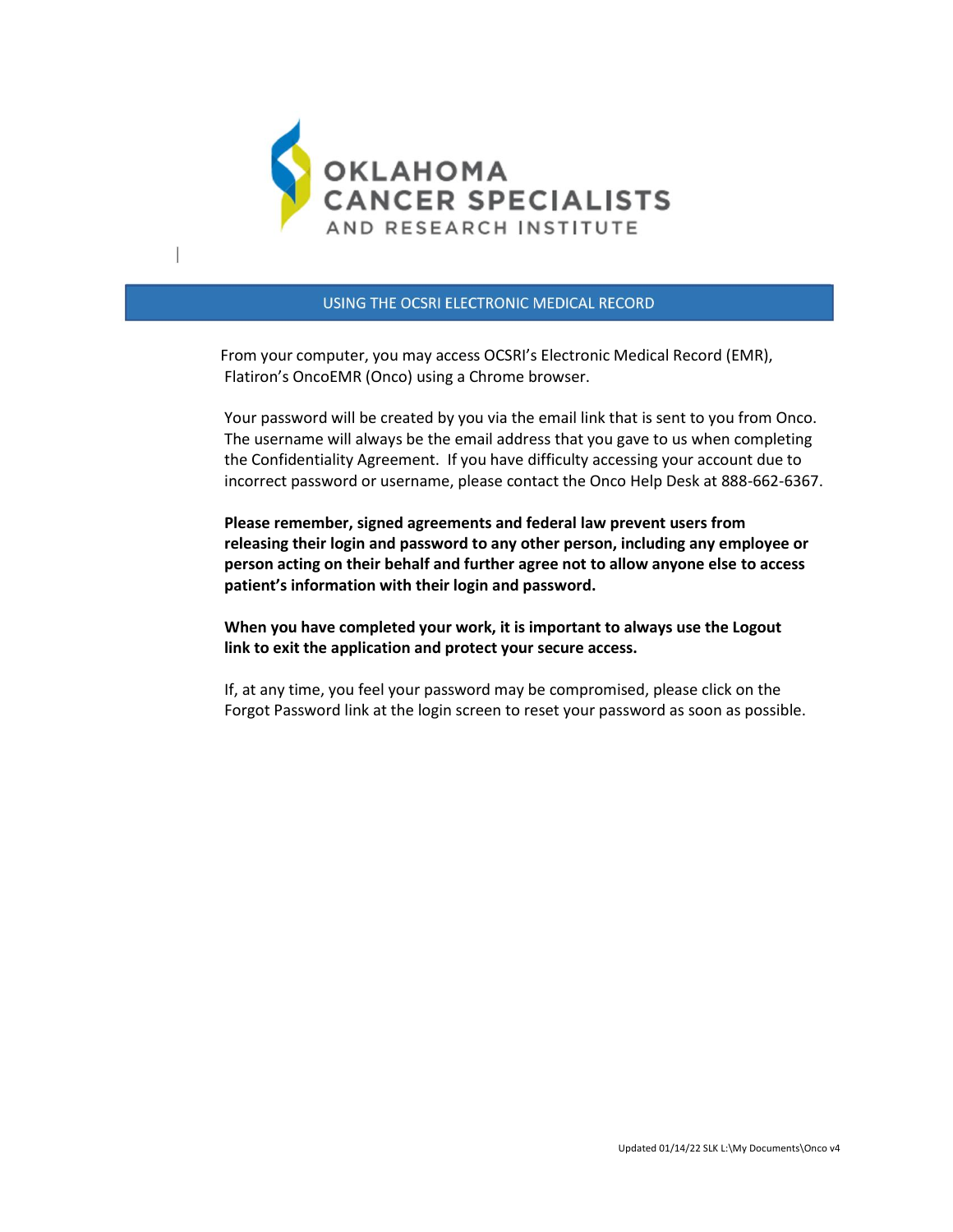Navigate to [https://secure5.oncoemr.com](https://secure5.oncoemr.com/) in Chrome:

| <b>DONCOEMR</b> ®               |  |  |  |
|---------------------------------|--|--|--|
| Log in                          |  |  |  |
| <b>Fmail</b>                    |  |  |  |
| Password                        |  |  |  |
|                                 |  |  |  |
| Log in                          |  |  |  |
| I forgot my password            |  |  |  |
| OR                              |  |  |  |
| I don't have an email login yet |  |  |  |

Enter the email address that was given on the confidentiality form and the password you created from the email.

Once logged in, go to the Search option in top left off window.



To find the patient in question, enter last name, first name or date of birth to bring up possible match.